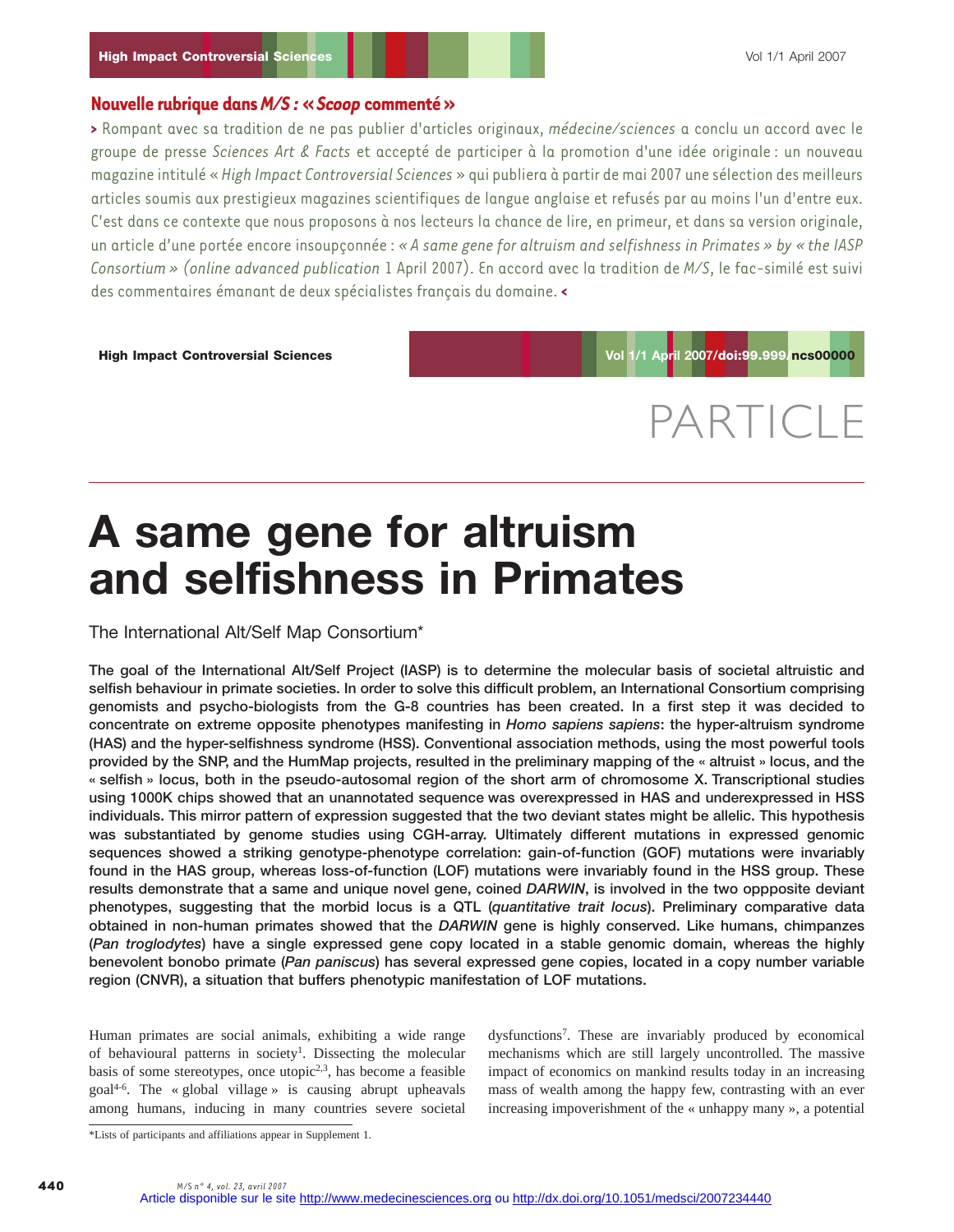source of conflicts<sup>8</sup>. This is why a number of academic scientists belonging to the most developed countries have decided to combine their expertise to study the causes of this phenomenon. Based on previous studies showing rare family clustering and identical social behaviour in reared apart identical twins<sup>9</sup>, it was hypothesized that two hyper-deviant societal traits, namely compulsive altruistic behaviour, called hyper-altruism syndrome (HAS) and compulsive craving for money, called hyperselfishness syndrome (HSS) could be monogenic and caused by mutations in two distinct genes. Dissecting the molecular basis of these extreme behavioural phenotypes was believed to help to understand the etiology of those societal dysfunctions, and to find evidence-based therapies<sup>10</sup>. This led to the the creation of the International Alt/Self Project (IASP).

# **The IASP**

This project has been elaborated and managed by a Consortium emanating from and funded by the G-8 organization (see Supplement 1). The main task of this Consortium was to design the protocol of patients selection, to build the two cohorts of HAS and HSS subjects, to collect blood samples and to create a common high-thruput platform for molecular investigations, located at the *Institute of Human Primatology on the Welcome Thrust* campus (Thinkston, Oxbridge, UK).

### **The two models of deviant behavioural phenotypes**

#### **Hyper-altruism syndrome**

HAS is described in the OMEN catalog<sup>11</sup> under item #999 in which the different synonymous acronyms are listed. The most commonly used are IOS *(Irrepressible Oblative Syndrome),* CCS *(Compulsive Compassionate Syndrome),* NGOLS *(NGO[Non Governmental Organization]-like Syndrome)* and *OES (Over Empathic Syndrome*). Briefly this morbid entity is characterized by a pathological inclination to help people in distress, with complete oblivion of oneself. Following are a few examples of this extreme but rare form of misconduct: (i) the « righteous » gentiles who saved Jews during World War II, thereby compromising their own safety and that of their family; (ii) those upper-class individuals who abandon their social status to dedicate themselves to everyone else's welfare, because they believe that extreme poverty should be eradicated or at least contained; (iii) those wealthy people who donate most of their fortune to non-profit charity foundations working to combat illnesses, poverty, hunger; (iv) people who take the initiative to manifest publicly their disapproval of the increasing number of homeless people in large cities (see Figure 1).



**Figure 1** Line of havens for homeless people provided in Paris by *« Les Enfants de Sancho-Pança »,* a community of individuals suffering from the HAS syndrome.

### **Hyper-selfishness syndrome**

HSS is described in the OMEN catalog under #666, under several synonymous acronyms such as SS *(Scrooge Syndrome),* PS *(Predator Syndrome),* UCS *(Unquenchable Cupidity Syndrome),*  CFMS *(Craving-For-Money Syndrome) and* SCS *(Steven Cohen Syndrome*). This extreme phenotype, opposite to HA, is much more widespread. It is characterized by an overwhelming addiction to money, causing frantic pursuit of personal enrichment by any means without toil. Here are some examples: (i) tycoons who have piled up an incommensurable fortune in few years in buying (with borrowed money) big but financially challenged companies, and, then in dismantling and reselling them piece by piece, with immense profit, regardless of the social cost<sup>12</sup>; (ii) billionaire corporate owners whose unique goal is to swallow up any rival company; (iii) stock-brokers and raiders, sometimes called « golden boys », whose a single bonus amounts to 2000 years of salary of a manual worker<sup>13</sup>. (See Figure 2).



**Figure 2** | Photography illustrating a paper entitled « Stock traders finishing the year with record gains» published by the French daily newspaper *Le Monde (23 dec 2007, issue n°1925)*. The legend in French says: *« At the City 4000 super-privileged people will get a bonus of 1.5 million euros each.)*. Note the delighted face of the deeply affected HSS probands, unaware of the severity of their illness.

# **Assessing and sampling deviant phenotypes**

Unrelated volunteers, having given their informed consent, were pre-screened by a series of tests: (i) direct questions exploring their global financial status, way of earning and of spending money; (ii) multiple-choice questions exploring social behavioural features. Only those individuals exhibiting clearcut inclination to care exclusively either for others or for themselves were retained and classified into two groups: O (for « Others ») and E (for « Ego »). Individuals who had passed the first screen were subsequently submitted to an *Emotional Objective Biological Assessment Protocol (EOBAP)*14. In brief, indviduals of each group were exposed to visual stimuli containing strong societal connotations: fixed views of newspapers headlines, and videos showing contrasted events (such as lines of miserable people waiting for a bowl of soup in Paris<sup>15</sup>; documentary movie about the fifty golden Rolls-Royce cars collected by a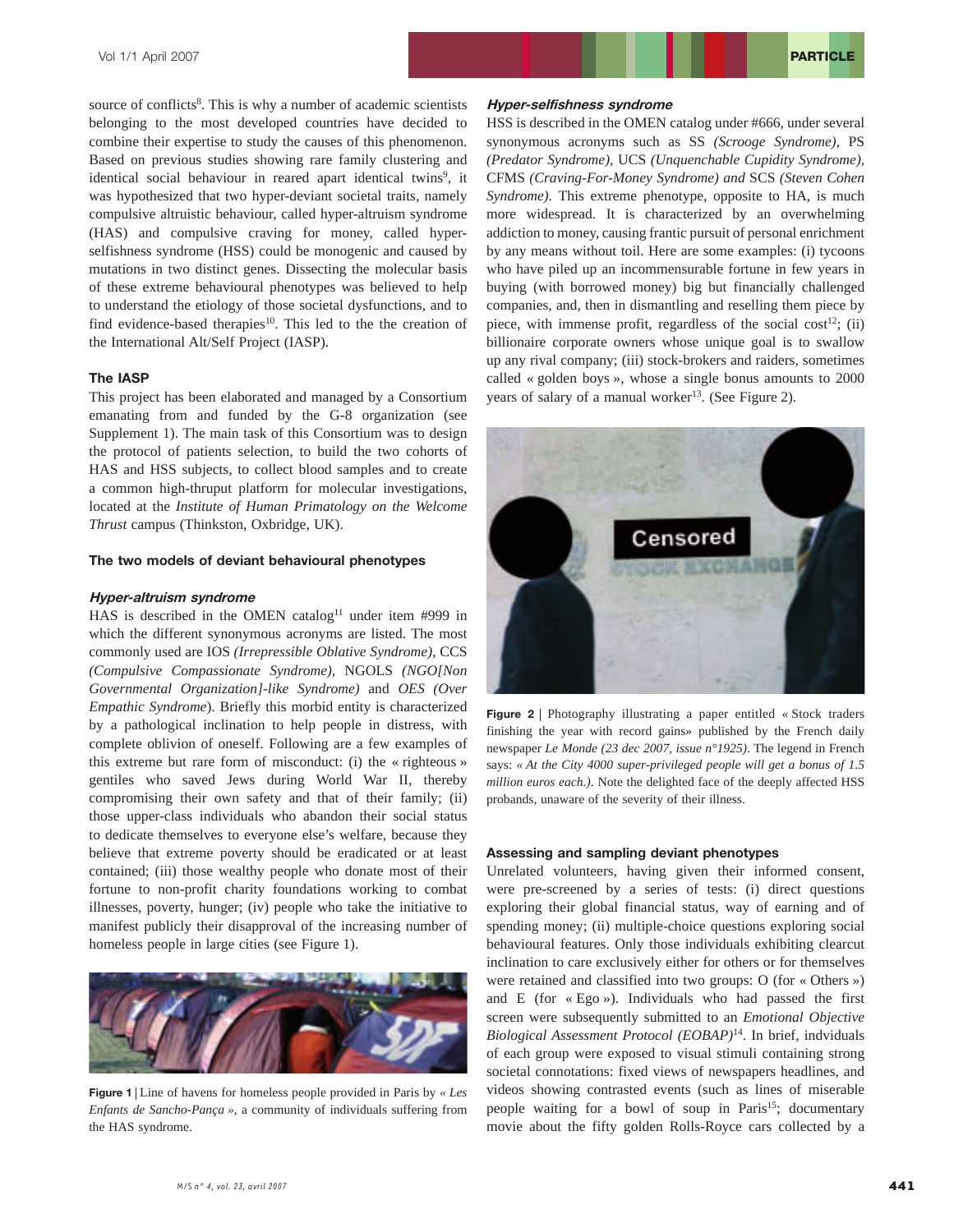prince ruling an oil-rich territory, or about the St Barthelemy island in Caribbeans, a paradise for billionaires). During the test, the following parameters were recorded: heart rate, blood pressure, EKG, EEG, and PET scan brain imaging. The results were combined and treated by the *EOBAP* algorithm<sup>14</sup>. The resulting O/E ratio was used to score a Social Quotient (SQ) that was normalized between values of  $+100$  and  $-100$ , a range covering 99% of normal human primates [unpublished]. In the IASP only those people falling off limits, ie with an  $SO > +100$ (defining the HAS group) or  $\lt$  – 100 (defining the HSS group) were included in the final sample comprising 50 males and 50 females in each group.

## **Mapping the loci and gene hunting**

Conventional association studies were performed, using highly automated genotyping protocols (SNPs and HumMapping, described in ref. 16). To avoid possible contaminations, each group was analyzed by a different set of 300 000 markers, each covering the whole genome with a resolution of 10 kb. A first result was that both HAS and HSS loci mapped to the same pseudo-autosomal region of chromosome X. A second run of genotyping was then performed after swapping the set of markers used in the first round. The data confirmed the first mapping results. Ultimately the genomic territory harbouring the two suspected loci was narrowed down to 100 kb. In this territory, haplotypes varied greatly and did not correlate to the HAS or HSS status.

# **Finding and validating a single causal gene by LOF/GOF defects**

In build 36 of the Human Genome sequence<sup>17</sup> this region is poorly annotated, without protein gene reported. In the absence of candidate gene it was decided to resequence the 100 kb in every subject, seeking for possibly pathogenic variations in putative genes. This strategy was successful and showed a highly polymorphic sequence containing a single open reading frame. The functional consequences of the observed sequence variations in this putative gene were analysed. They fell into two distinct categories: GOF *(Gain Of Function)* mutations and LOF *(Loss Of Function)* mutations affecting the same gene. To our surprise, GOF mutations were exclusive to the HAS group, and LOF mutations exclusive to the HSS group. The complete list of mutations of each type is given in Supplement 2.

# **The gene and its products**

Full description of structural, regulatory, functional, cellular and evolutionary characteristics of the novel gene, called *DARWIN\** will be given in another paper (manuscript in preparation). We only give here a brief account of the most salient features. The *DARWIN* gene is 33 kb long, with 2 exons (8 kb and 10 kb respectively) separated by an intronic sequence of 15 kb. The CDS, 684 bp, is entirely comprised in exon 2, with a stretch of 10 CGA codons (polyArg)\*\*, subjected to minor contraction/ amplification in normal population, but to extreme variations in rare clinically affected subjects *(data not shown).* The mature mRNA is remarkable by the length of flanking 5'– and 3'– UTR (the entire sequence of the gene is given in Supplement 3). The site of expression is restricted to a minute brain structure *(nucleus succumbens)* located in the posterior superior temporal cortex, an archaic structure related to the rhinencephalon. The resulting translation product undergoes multistep proteolytic processing yielding a mature arg-rich protein of 198 residues, called *darwinin*, exported in the portal vascular system of brain. The precise function of this factor is still unknown. Noteworthy is the fact that upon brain imaging during visual emotional stress a number of distant brain areas were lightened, in particular hypothalamic, thalamic and cortico-prefrontal regions. This indicates that the *darwinin* protein has an impact on several brain structures. Preliminary data (*not shown*) suggest that specialized synaptic structures enriched in *synapto-altruin* are preferential targets.

#### **Discussion**

# **A genetic basis for two highly contrasted social deviant behaviours**

The most significant result obtained by the cooperative study led by the IASP Consortium is the finding that dominant hyperfunction of the *DARWIN* gene, produced by GOF mutations, is highly correlated with hyperaltruism (subjects with a  $SO > +100$ ), whereas hypofunction of this same gene, produced by LOF mutations, is highly correlated with the symmetrical opposite behavioural trait, hyperselfishness (subjects with an  $SQ < -100$ ).

It must be emphasized that this study was deliberately conducted in two non-overlaping classes of social behaviour. Such a bipolar mechanism immediately raises the question of the more common intermediary phenotypes that are displayed by 99% of the populations of the countries belonging to the G-8 organization. It is tempting to speculate that « hypomorphs » of the extreme phenotypes of HAS and HSS might result from combinations of subtle mutations, possessing a lesser drastic effect than the GOF or LOF mutations found in the extreme phenotypes. In favour of this hypothesis is the astounding number of SNPs that we observed in both coding and non-coding sequences of the *DARWIN* gene, which may be reasonably assimilated to a quantitative trait locus (QTL).

#### **The gender paradox**

In the course of the sampling campaign, it appeared that the HS trait was much rarer in females than in males. This gender effect is readily explained by the location of the *DARWIN*  gene in the pseudo-autosomal region of chromosome X, which escapes inactivation. Females are protected from the deleterious effect of recessive LOF mutations affecting only one chromosome X. Only the rare females who carry a LOF mutation on both X chromosomes are clinically affected. In contrast, in males, a single hemizygous LOF suffices to produce the full-blown HS syndrome. Conversely, since GOF mutations, are dominant, heterozygous females may be clinically affected. This explains the higher HAS/HSS \* Homologation by the HGNC is pending. The money gene family<sup>18</sup>. The money per equency ratio in females.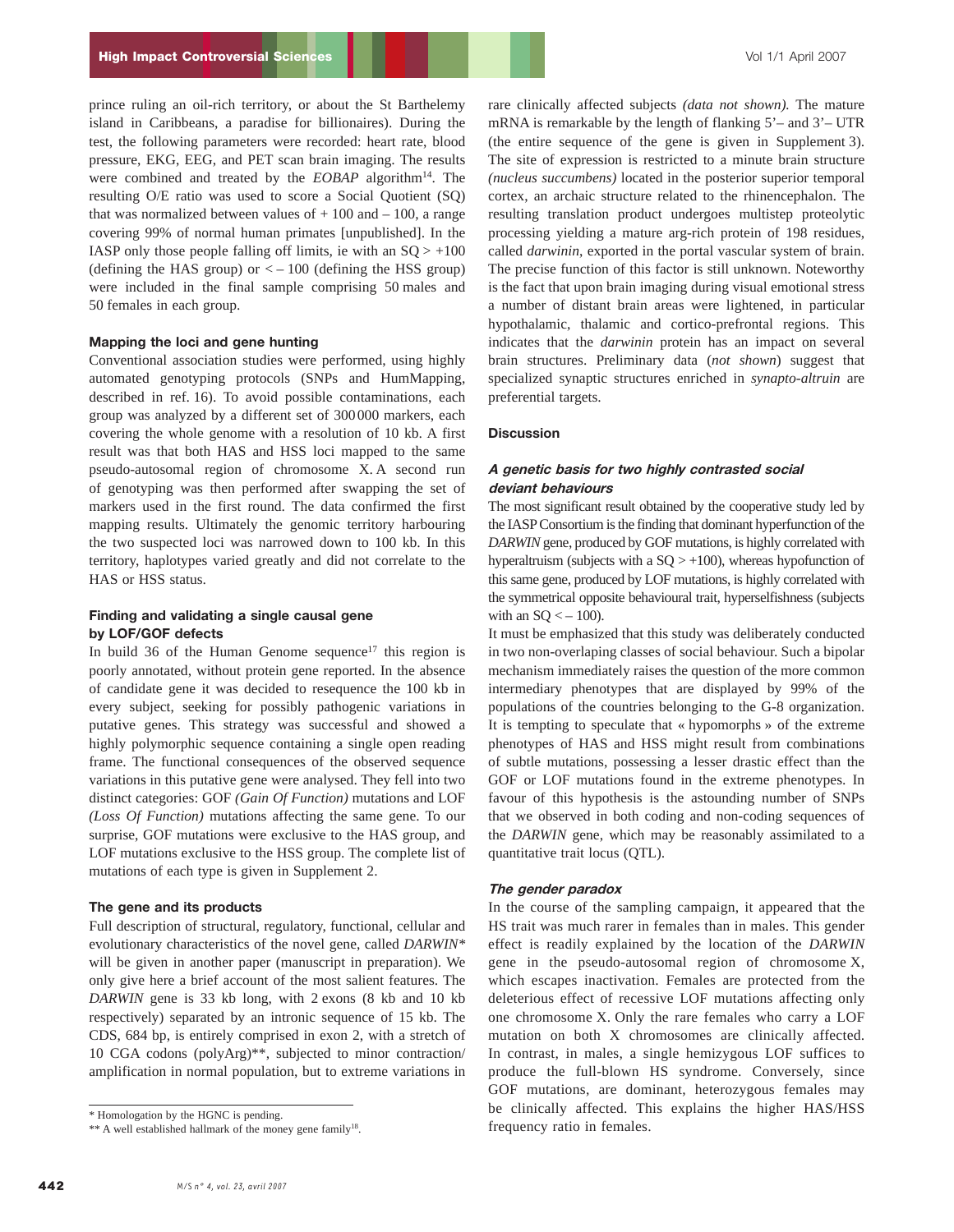The distribution of GOF and LOF mutations was highly skewed when plotted against subjects' profession (*data not shown*): the former is significantly more frequent in doctors, nurses, nuns, social workers, caritative NGO members, whereas the latter is highly represented in hedge-fund managers, stock gamblers, car dealers, rigid bureaucrats. Suprisingly the distribution was gaussian among high-ranked members of the ecclesiastic hierarchy (data not shown)

# **Evolutionary considerations**

An ortholog of the *DARWIN* gene, also located on the pseudoautosomal region of the X chromosome, with a 100% identical CDS, was found in non-human Primates. The social behaviours of chimpanzes (*Pan troglodytes*) and bonobos (*Pan paniscus*) are highly contrasted, the latter exhibiting a strange tendency to prefer love to war<sup>19</sup>. This induced us to compare the *DARWIN* gene in these species. A major difference was found in the number of active copies of the gene: one single copy in *sapiens sapiens* and in *troglodytes;* several copies (2 to 5) in *paniscus*. Quantitative PCR of *DARWIN* transcripts showed that the multiple copies of the gene were functional in bonobos, a result substantiated by the much stronger signal displayed on semi-quantitative western-blots of *darwinin* performed in extracts from *nucleus succumbens* in these animals (samples obtained by stereotaxic neurosurgical biopsy in compliance with the *« Non-Human Primate Experimentation Civil Rights Act* »). This provides a molecular explanation of the peculiar empathic and altruistic character of *P. paniscus*19. Using the recently published first map of CNVR (Copy Number Variable Regions)20, 21, we found that the *DARWIN* gene is included in a CNVR only in *paniscus,* who are thus more protected against LOF/GOF induced extreme behavioural phenotypes. In contrast, *troglodytes* and *sapiens sapiens* do not benefit from this buffering effect, because their *DARWIN* gene is located in a region which is no longer subject to copy number variation. Moreover in the latter two species the single active *DARWIN* gene is surrounded by many unexpressed pseudo-genes, increasing the risk of LOF by gene conversion. These findings shed some light not only on the molecular basis of chimps and humans aggressiveness vs bonobos peacefulness, but also on evolutive divergence of genomes in great apes. It definitely places bonobos before the divergence between man and chimp.

#### **Societal implications**

It is tempting to apply the monogenic dualistic model we have uncovered to the less extreme social behaviours manifested by 99% of human primates. However this model appears to be too simplistic to account for intermediate phenotypes, with a mixture of both HAS and HSS personality\*, commonly observed in human primates. Monogenic models are enlightening, but rarely paradigmatic, since they do not provide ready applications to polygenic conditions<sup>22</sup>. Obviously other epistatic and epigenetic mechanisms must govern subtle combinations of altruism and egotism governing everyone's personality, and we agree with Frans de Waal<sup>19</sup> when he writes that *« Pure states are not nature's way ».* 

It is also tempting to assume that the *DARWIN* gene is implied in social behaviours of more ancient species. Work is in progress to find ortholog(s) of the *DARWIN* gene along the phylogenic tree. Preliminary data indicate that some features of this gene are highly conserved in the remote genome (600 My) of *Cænorhabditis elegans*23. In this respect, it is appropriate to quote Charles Darwin himself, who wrote in 1859 this visionary phrase: *« Any animal whatever endowed with well-marked social instincts would inevitably acquire a moral sense or conscience, as soon as its intellectual powers had become as well or nearly as well developed as in man »*24.

#### **Towards socio-therapy?**

« *It has not escaped our notice that* » the dual model we have postulated immediately suggests a possible manipulation of the *DARWIN* gene<sup>25</sup>. Because of the exquisite quantitative regulation of this gene, classical gene therapy26 would not be suitable, but drug-induced modulation of the products expression or activity could be envisioned. Clearly this poses serious ethical problems. Is it acceptable to try to soften predators or to harden individuals with excessive caritative proneness? This crucial issue deserves thorough consideration by ethicists. We bet that whatever will be the first statements edicted by official ethical committees, there will be enough HS/HA-balanced decision makers in the pharmaceutical industry to make the good choice.

#### **METHODS**

See supplement 3 for full description

\* Not speaking of the monstruous Jekyll/Hyde syndrome (OMEN 2222)27. **Received and accepted 1 April 2007**